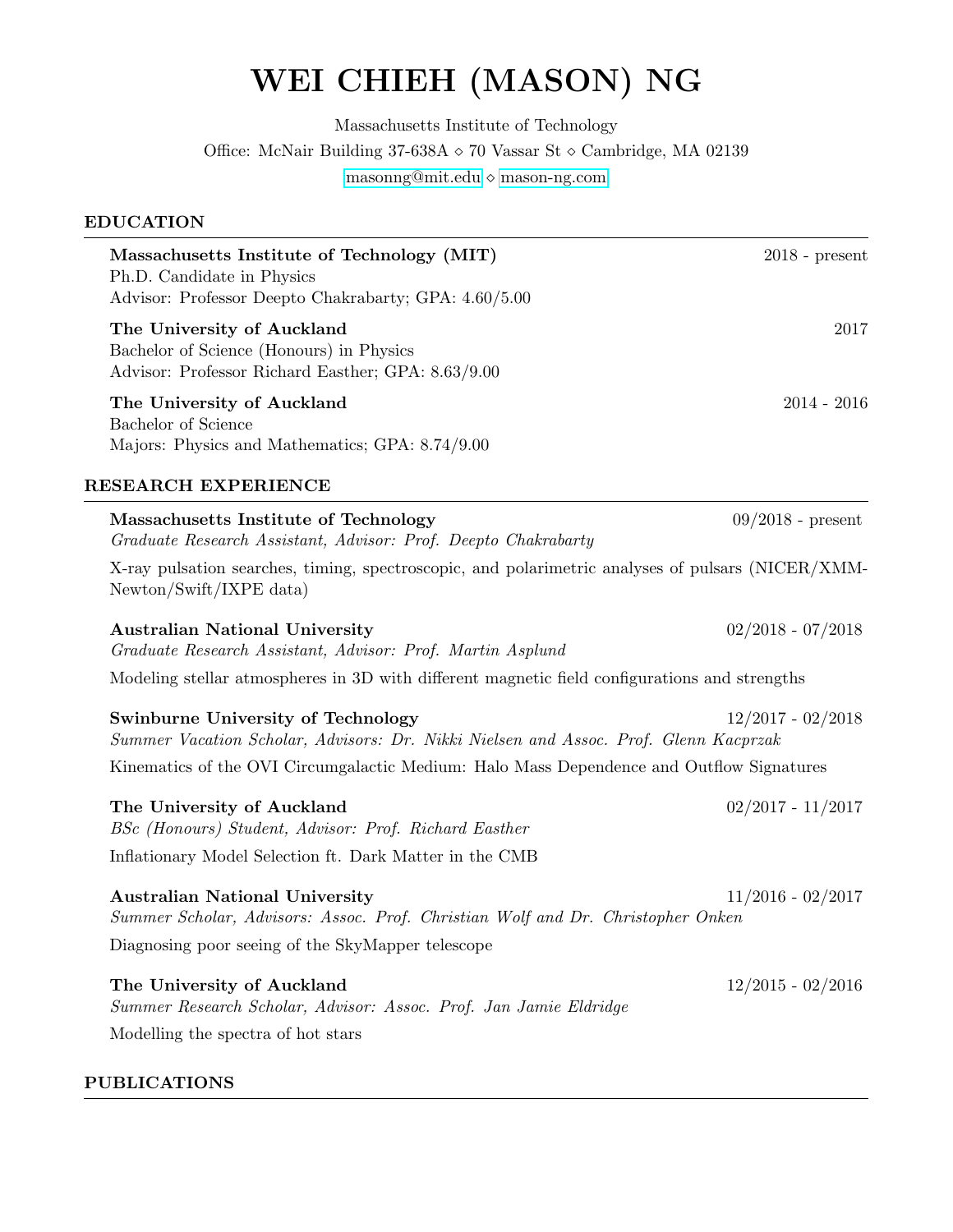Mason Ng, et al. 2021. NICER Spectroscopy of NGC 300 ULX-1. In preparation.

F.A. Fogantini, D. Altamirano, et al. (39 co-authors including Mason Ng) 2021. Extreme X-ray flaring in Swift J1858.6–0814 as seen by NICER, XMM-Newton and NuSTAR. In preparation.

NICER team (including Mason Ng) 2021. Evidence for a Compact Object in the Aftermath of the Extra-Galactic Transient AT2018cow. In press.

The LIGO Scientific Collaboration; the Virgo Collaboration; the KAGRA Collaboration (including Mason Ng) 2021. Search for continuous gravitational waves from 20 accreting millisecond X-ray pulsars in O3 LIGO data. Submitted.

Yuhan Yao, et al. (27 co-authors including **Mason Ng**) 2020. A Comprehensive X-ray Report on AT2019wey. ApJ, 920, 121.

Teruaki Enoto, Mason Ng et al. 2021. A Month of Monitoring the New Magnetar Swift J1555.2-5402 during an X-Ray Outburst.. ApJ, 920, L4.

D. J. K. Buisson, et al. (including **Mason Ng**) 2021. *Dips and eclipses in the X-ray binary Swift* J1858.6-0814 observed with NICER. MNRAS, 503, 5600.

Peter Bult, et al. (including **Mason Ng**) 2021. Long term coherent timing of the accreting millisecond pulsar IGR J17062–6143. ApJ, 912, 120.

Mason Ng, Paul S. Ray, Peter Bult, Deepto Chakrabarty, et al. 2021. NICER Discovery of Millisecond Pulsations and an Ultracompact Orbit in IGR J17494–3030. ApJ, 908, L15.

Peter Bult, et al. (12 co-authors including **Mason Ng**) 2020. The X-ray bursts of XTE J1739-285: a NICER sample. ApJ, 907, 79.

M. Ng, N.M. Nielsen, G.G. Kacprzak et al. 2019. Kinematics of the OVI Circumgalactic Medium: Halo Mass Dependence and Outflow Signatures. ApJ, 886, 66.

J.J. Eldridge, E.R. Stanway, et al. (7 co-authors including M. Ng) 2017. Binary Population and Spectral Synthesis Version 2.1: construction, observational verification and new results. PASA, 34.

#### PRESENTATIONS

| Poster - Celebrating 20 Years of Chandra Science Symposium<br>Spectral Evolution of NGC 300 ULX-1 |                                                                | 2019 |
|---------------------------------------------------------------------------------------------------|----------------------------------------------------------------|------|
| Invited Talk - Auckland Astronomical Society<br>Modelling the spectra of hot stars                |                                                                | 2016 |
| Talk - Royal Astronomical Society of New Zealand Conference<br>Modelling the spectra of hot stars |                                                                | 2016 |
| TECHNICAL SKILLS                                                                                  |                                                                |      |
| Programming<br><b>High Performance Computing</b>                                                  | Python, HTML/CSS, IDL, IAT <sub>EX</sub><br>OpenMP, MPI, Slurm |      |

#### HONORS & AWARDS